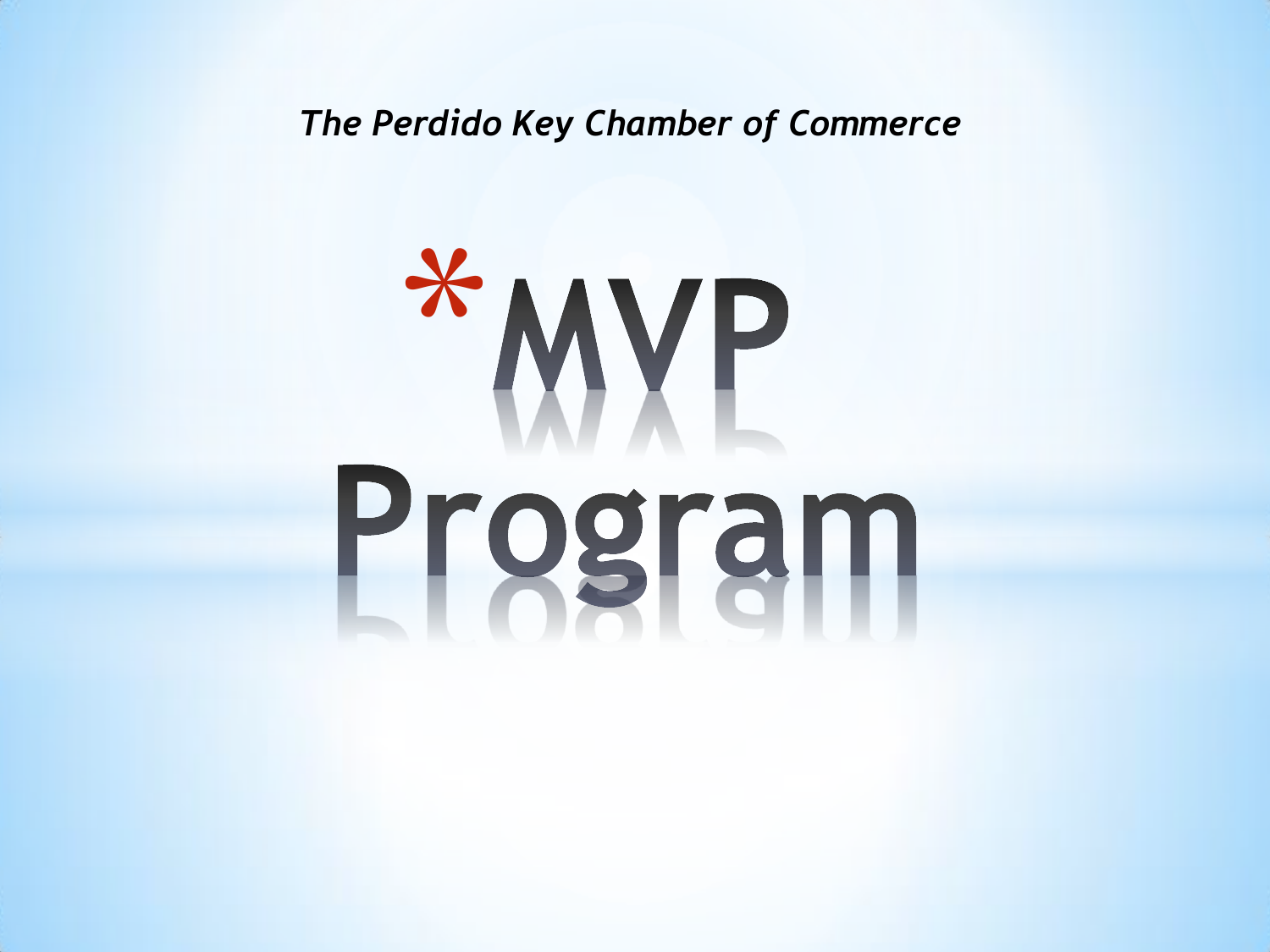

## \*MYP Program

Perdido Key Chamber of Commerce is excited to offer a new MVP Program exclusively to our members.

The purpose of the Member Value Partner Program is to provide an exclusive discount rate on quality goods and services to Chamber Members. The MVP Program will help build increased visibility and loyalty between Chamber Members.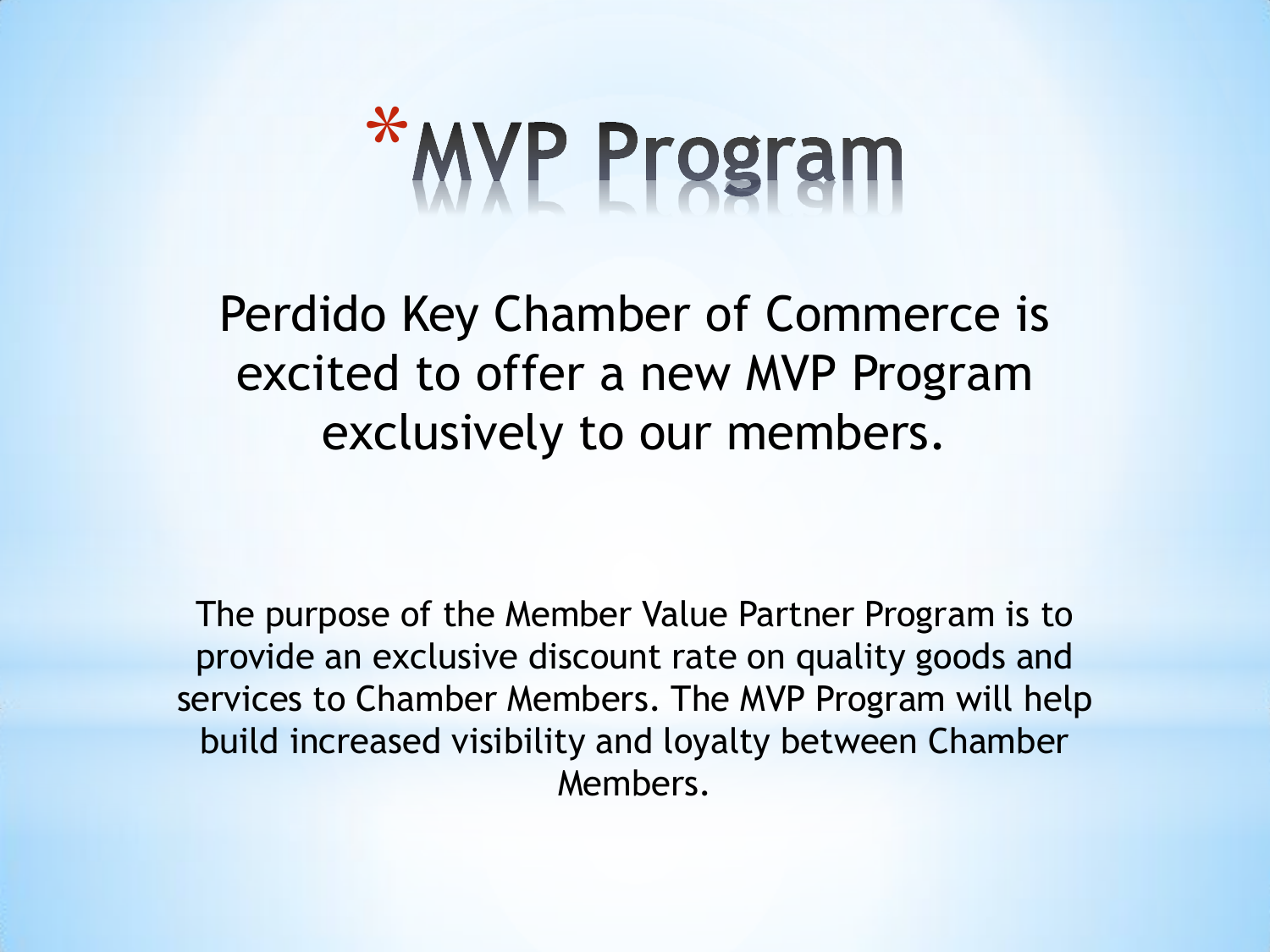

## \*MVP Program

**How It Works**

MVP members will pay \$50 annually and submit an exclusive discount to other MVP Program participants. This discount will only be available to Chamber Members.

A list of discounts will be provided to MVP Participants and featured on our chamber website. Members will be provided with a card to show when they want to receive the discount at MVP Businesses.

#### **FLASHMOBS**

The program will also feature several "FLASH MOB" events thru out the year and you may enter your business as a possible location to be chosen. FlashMobs are a way to generate a large interest in your business at a specific time.